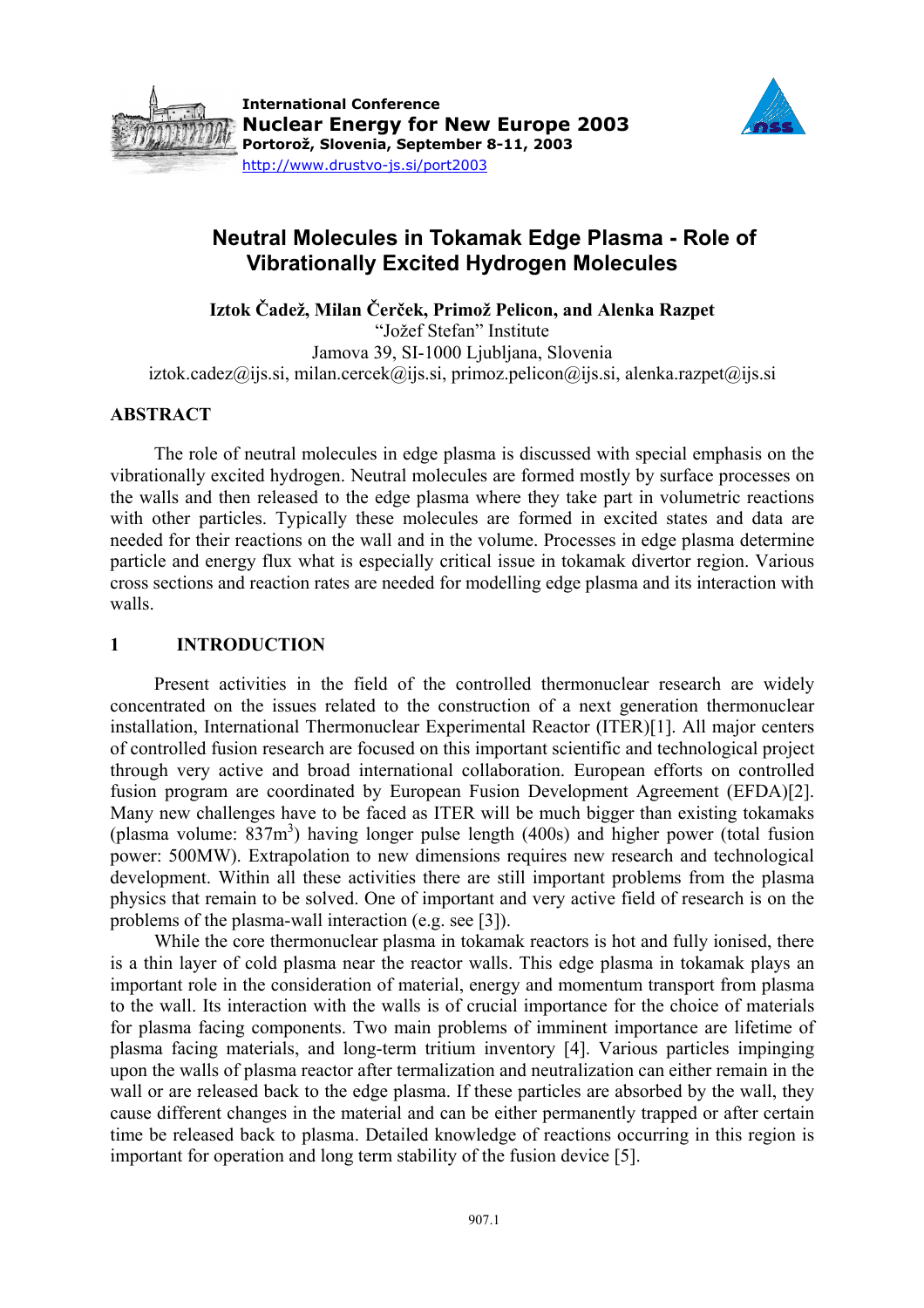Plasma wall interaction studies are of special importance when treating conditions in tokamak divertors. Here, the charged particles from the edge plasma are striking the wall due to the magnetic field structure. So they become neutralized and eventually pumped out from the main plasma chamber. Due to their function divertors are exposed to the highest energy and particle fluxes in tokamaks. Recently achieved plasma detachment from the wall in divertor marks an important step towards mastering the problem of lowering the power flux to divertor plates.

#### **2 NEUTRAL MOLECULES IN EDGE PLASMA**

When charged particles strike the wall of the plasma chamber they are neutralized and possibly they can recombine with other atoms. In this way the surface is a source of neutral atoms and molecules that are released back to plasma. However, due to the presence of the high-energy particles these neutral atoms and molecules are quickly ionized so that only very thin cold edge plasma is formed. It represents some sort of protective layer between hot (few keV) core fusion plasma and plasma chamber wall. The characteristic temperature range of edge plasma is between eV and few tens of eV, but the temperature is reduced even to the eV and sub-eV range very close to the wall. In this way various collision processes are involved in this region so that neutral particles are created not only by the surface processes but also by volumetric ones.

As hydrogen and helium are the main constituents of the fusion plasma, the most abundant neutral particles in the edge plasma are hydrogen and helium atoms and hydrogen molecules. By hydrogen we mean any of its isotopes and hydrogen molecule can be any of its isotopomers depending on the particular plasma experiment.

Recently observed plasma detachment in divertors prompted very intensive research of the processes in the edge plasma and the so-called molecule assisted recombination (MAR) was identified as being of prime importance [6], [7]. So, besides electron-proton radiative recombination and three body electron proton recombination the processes:

 $e + H_2(v > 4) \rightarrow H_2^{-*} \rightarrow H + H$ ;  $H^+ + H^- \rightarrow H + H$  (negative ion mediated recombination),

and

 $H^+ + H_2(v>4) \rightarrow H + H_2^+(v)$ ; e +  $H_2^+(v) \rightarrow H + H$  (ion-conversion mediated recombination)

are of key importance for plasma phenomena in the region close to the walls.

Wall material itself influences the edge plasma composition. It is especially the case for the commonly used carbon-based materials. Having low atomic mass and high resistance to high temperatures makes it almost ideal choice for the critical elements that are in contact with plasma. However, carbon is subject to high chemical erosion that influences material transport in the plasma chamber and also presence of hydrocarbon molecules in the edge plasma. Possible alternative recombination mechanisms that are due to the presence of these molecules in edge plasma have also been considered [8].

There was important development in experimental measurements of neutral atom and molecule presence in the tokamak edge plasma. Some of this work was reviewed at WHYPE2000 [9]. For example molecular and atomic hydrogen and deuterium were studied in the edge plasma of TEXTOR-94 [10], [11], [12]. It was observed that at lower temperatures (below 1100 K) mainly molecular hydrogen is released from the surface while at higher temperature neutral atoms dominate.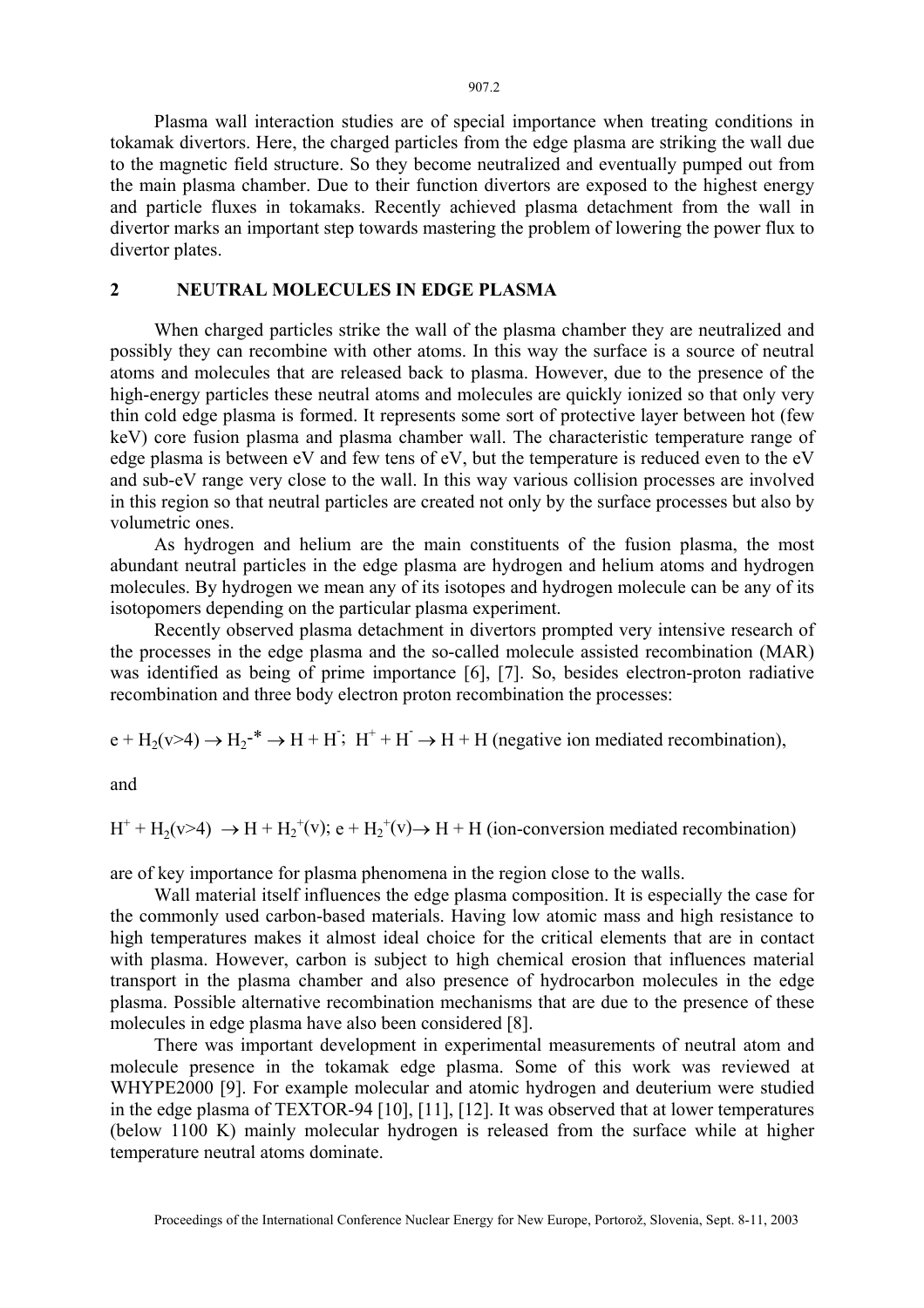Hydrogen molecules that are formed by the surface recombination and volumetric processes in edge plasma are in general not in the ground state. Both experimental detection and analysis of MAR mechanism have shown that vibrationally excited molecules of the electronic ground state are present in the edge plasma and also that they are very important for its modeling. At the present the most applied method for detection of hydrogen molecules in tokamak plasma is based on the analysis of the emission spectrum in the 600-640 nm range (Fulcher-band)[10], [13]. From the analysis of this spectrum one determines the population of the upper state in this transition band and then assuming Franck-Condon excitation of this upper state from the ground state one determines vibrational population in the ground electronic state. This method allows in situ measurements of neutral hydrogen molecules along the line of sight of the high-resolution spectrometer. Restriction of this method for the analysis of the processes with vibrationally excited hydrogen molecules is that it can be applied only in plasma where electronic excitation is performed by energetic electrons.

A powerful diagnostics for ro-vibrational spectroscopy of the electronic ground state  $H_2$ has been recently developed. [14]. It is based on the laser-induced fluorescence (LIF) excited by VUV light. Detailed study of ro-vibrational distribution of the ground  $X^1\Sigma_g^+$  state of hydrogen was performed. Vibrational states up to the dissociation limit  $(v=13)$  were detected and individual rotational state populations determined. This method has been applied for rovibrational spectroscopy of hydrogen in the magnetic multipole plasma source.

# **3 INTERACTION OF VIBRATIONALLY EXCITED HYDROGEN WITH MATERIALS**

We have initiated a program for experimental study of the interaction of vibrationally excited hydrogen with different fusion relevant materials. Processes of interest are recombination on the surfaces, vibrational relaxation by the wall collisions, hydrogen adsorption and absorption and some others. An experiment will be assembled, which will allow exposure of a material sample of interest to a well-characterised hydrogen atmosphere. These atmospheres would be either neutral, partially dissociated atmosphere containing vibrationally excited molecules or specific, low temperature hydrogen plasma. For diagnostic purpose a new detector of vibrationally excited hydrogen molecules is under construction. High sensitivity for detection of high vibrational states is the main characteristic of this method when compared to optical ones. Ion beam analysis methods are used for the in situ monitoring of hydrogen distribution during the experiment.

# **3.1 Detection method for vibrationally excited hydrogen molecules based on dissociative electron attachment**

A method for vibrational diagnostics of hydrogen molecules has been developed [15] based on the observed properties of dissociative electron attachment (DEA) to hydrogen:

$$
e + H_2(X^1\Sigma_g^+, v) \to H_2^{-*} \to H + H,
$$
\n<sup>(1)</sup>

This process has a vertical onset at 3.72eV and very low energy H<sup>-</sup> ions are produced close to the threshold. Cross-section for DEA strongly depend on the initial vibrational state [16] which is the basic property used in the method. The experimental set-up is schematically shown in figure 1.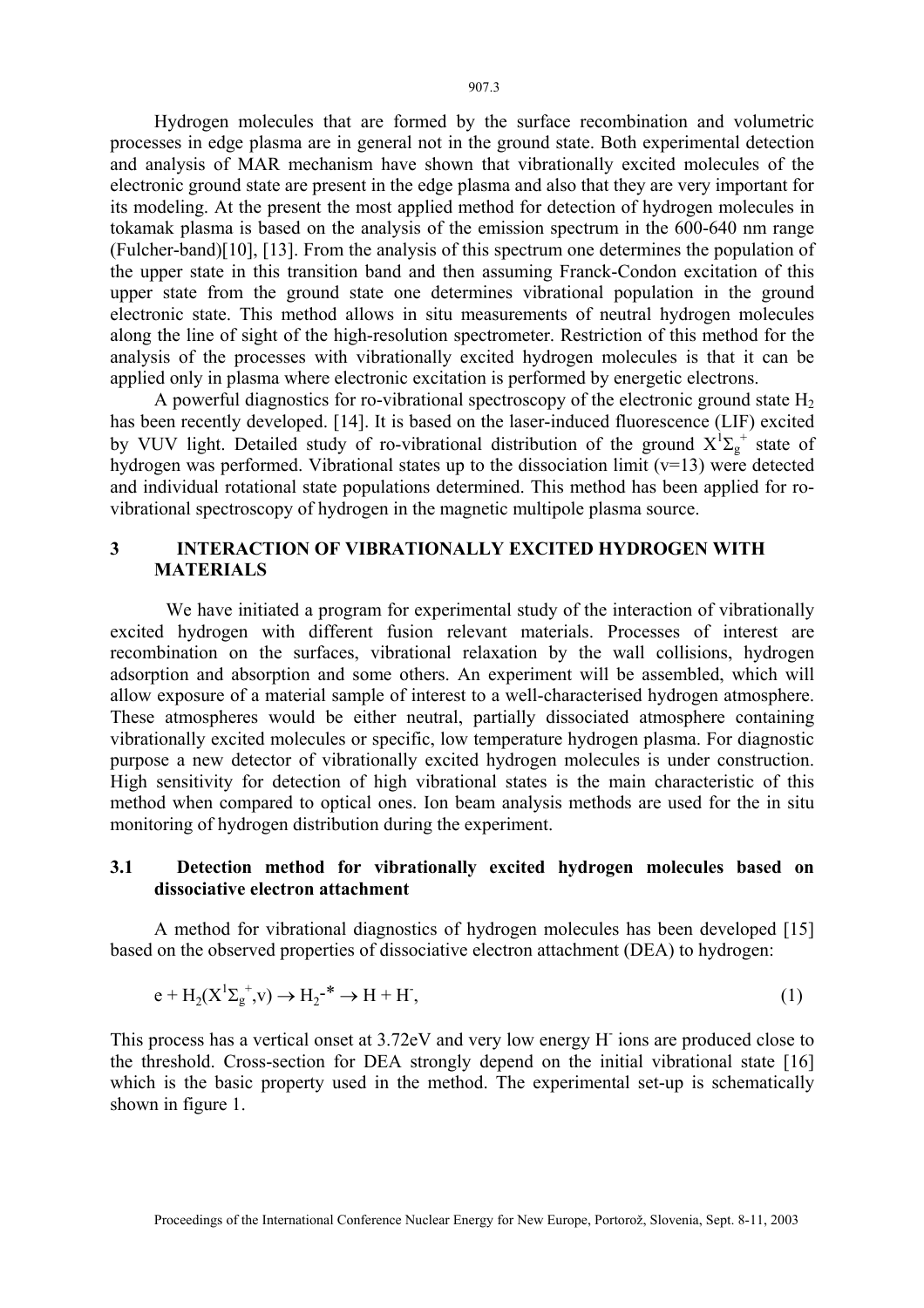

Figure 1**:** Schematic representation of hydrogen ro-vibrational diagnostics based on the dissociative electron attachment.

An electron beam formed by a low energy electron gun crosses the sample hydrogen gas target. H<sup>-</sup> ions are formed in the interaction region by DEA. These low energy ions are extracted with high efficiency from the interaction region by the penetrating field method and detected by channel electron multiplier. The signal, which is due to ions from the background gas and stray electrons must be eliminated by the proper mass filtering.

An example of experimental spectra is shown in figure 2. Experimental spectra are obtained by scanning electron beam energy while ion detection system is tuned to the low energy ions. If only ground state molecules are present in the interaction region then only one peak at about 4 eV is observed, shown as a full line in figure 2. However, if vibrationally excited molecules are present in the interaction region then DEA to these molecules occurs at the threshold that is lower just by the excitation energy of the state. At the same time the threshold cross section rises strongly with vibrational excitation what leads to the increased sensitivity for the excited states. Experimental spectrum for the hot gas is shown in figure 2 by the doted line. Position of the peak on the energy scale indicates the vibrational state of the target molecule.



Figure 2: H- yield as a function of electron beam energy for the cold  $(v=0)$  gas (full line) and for vibrationally hot gas (dot and line).

Experimental spectrum must be deconvoluted in order to get relative vibrational state distribution of the sample gas. This procedure takes care of apparatus function and relative

907.4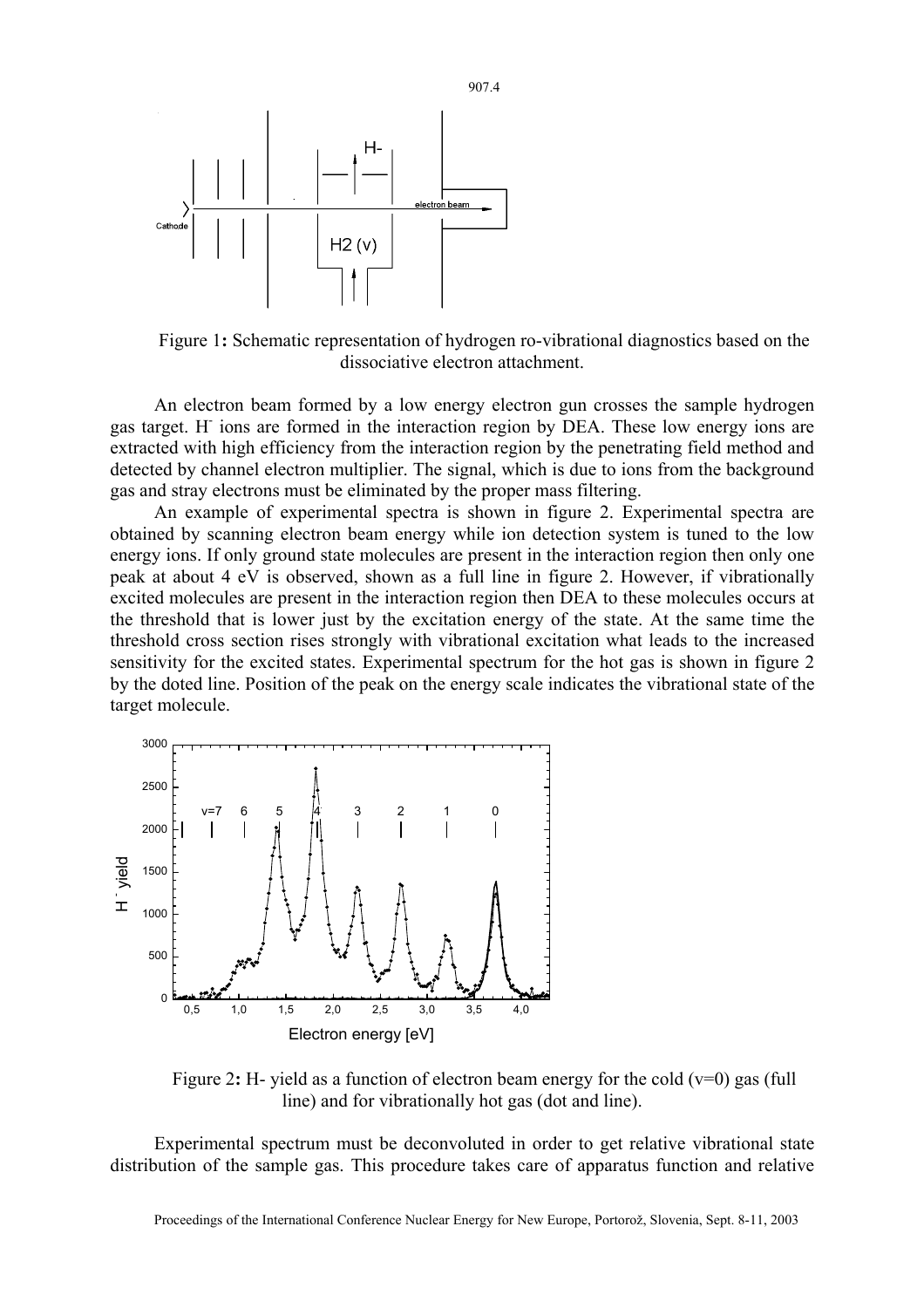DEA cross sections and, when applied to the hot spectrum from figure 2, gives the relative population distribution as shown in figure 3.



Figure 3**:** Vibrational state population deduced by deconvolution of the spectrum from figure 2.

 Spectra from figure 2 were obtained by the experimental set-up described in detail elsewhere [15] which was used for the studies of vibrational distribution of  $H_2$  formed by recombination at different metals [17], carbon [18] and gold film [19]. While this version of experiment is of the electrostatic type we are currently constructing new system using guiding magnetic field.





An important characteristic for the use of experimental method is the expected signal for the given experimental conditions. The highest possible signal for some typical conditions

Proceedings of the International Conference Nuclear Energy for New Europe, Portorož, Slovenia, Sept. 8-11, 2003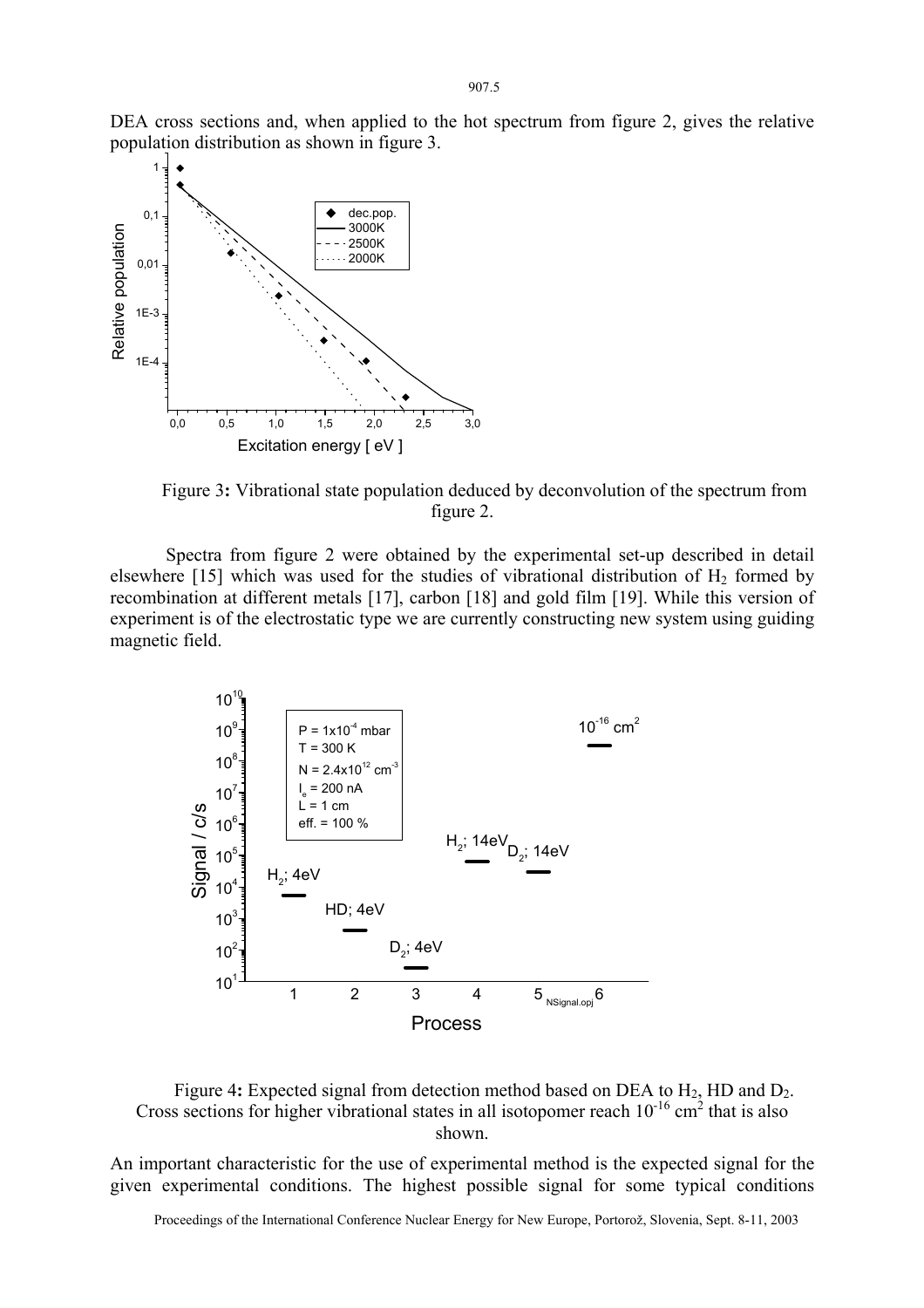(electron beam current, gas target density) assuming 100% efficiency of "zero" energy ion collection is shown in figure 4.

## **3.2 Hydrogen Depth Profiling by IBA Methods**

In order to understand the processes at the surface it is also important to know what happens close to it but on the bulk side. For this we use analytic methods based on the high energy ion beams (IBA methods). A probing ion beam is produced by the 2 MV tandem accelerator (HVEE Tandetron) and two methods for hydrogen depth profiling can be used: Elastic Recoil Detection Analysis (ERDA) [20] and/or Nuclear Reaction Analysis (NRA). Both methods are based on the variation of ion energy with path length through the sample thus the energy of detected particles indicates the depth at which the corresponding scattering event occurred.

In ERDA, a beam of projectile ions is directed onto the target at small angles with respect to the surface. In the collision of a heavier fast projectile and a lighter, almost stationary, target atom (H or D) the latter are kicked out from the surface. These, recoiled protons are detected by an energy sensitive semiconductor detector close to the forward direction. The hydrogen depth profile is then determined from energy spectrum of recoiled protons using available simulation programs (e.g. SIMNRA).



Figure 5**:** ERDA spectrum of hydrogen in the carbon sample. Energy calibration for this case is 3keV/channel.

An example of ERDA spectrum of hydrogen in the sample of graphite used for the experiments at TEXTOR, IPP FZ Jülich is shown in figure 5. Incident projectile in this case was 4.2 MeV  $Li^{2+}$  impinging on the surface at 15°. Recoiled protons are detected in the forward direction at 30 $^{\circ}$  with respect to the incident beam and 11 $\mu$ m Al foil is used in front of the ion detector to eliminate incident ions. For calibration purpose the spectrum of kapton is also recorded under identical conditions. In this way one determines the depth profile of absolute hydrogen concentration in the surface layer.

## **3.3 Test Atmospheres Containing Vibrationally Excited Hydrogen**

The samples of materials to be used for the plasma facing walls in tokamak will be studied by exposure to either neutral, vibrationally hot gas or to a low temperature hydrogen plasma.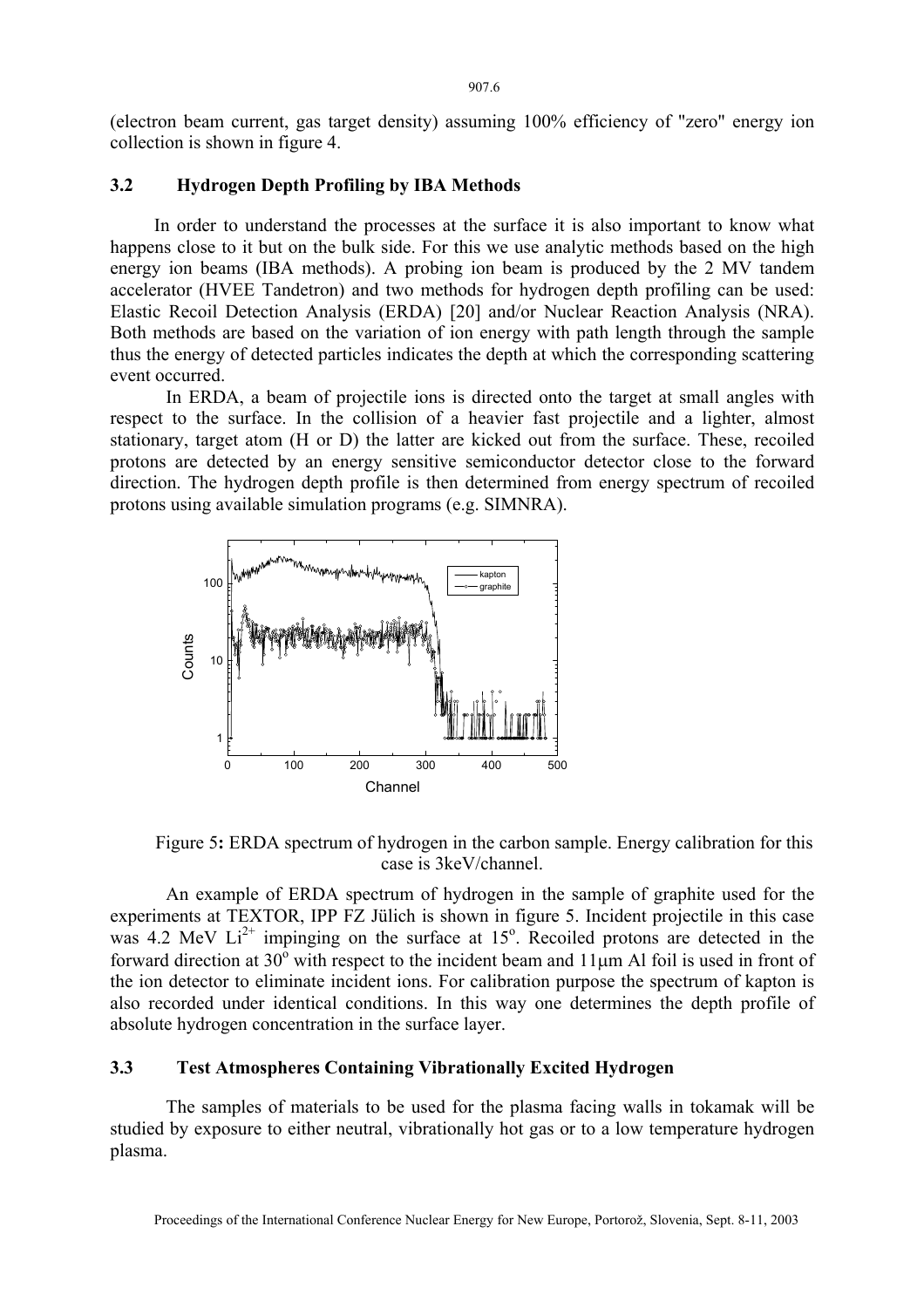Neutral vibrationally hot gas can be prepared by recombination of hydrogen atoms on

surfaces as in our previous studies (e.g. [17]). The initial hydrogen atoms are produced by thermal dissociation of molecules on hot filament. This method gives, typically, a nearthermal distribution of high vibrational states with temperature depending on the material and temperature of gas cell walls. By appropriate wall conditions it is possible to control the characteristics of the test atmosphere.

Hydrogen exposure of the studied samples will be also done in the low-pressure hydrogen plasma. Two different plasma devices will be used. This method of exposure is more appropriate to simulating real cold regions of tokamak plasma than neutral hot gas but its analysis requires taking into account larger number of processes. In the first device, which is to be built, the plasma will be confined by a multicusp magnetic field formed by rows of permanent magnets placed around the walls of the vacuum chamber. The magnetic field intensity deacreases very fast radially towards the center of the chamber and the bulk of the plasma is therefore nonmagnetized. In the second, already existing device, the plasma is drifting along a homogenous axial magnetic field produced by 14 coils and is terminated by a metal electrode. It is supposed that in such linear magnetized devices the conditions in the divertor tokamak plasma can be very closely simulated. In both devices at least two different plasma sources will be applied. In the hot cathode DC discharge tungsten and tantalum filaments will be used as sources of ionizing electrons and in the second case the inductively driven source with an RF coil will be built. In order to obtain samples of atoms and molecules from the experimental region in front of the investigated material surfaces a special »sniffer« probe is being developed. Usual plasma diagnostic techniques, like Langmuir probes, emissive probes and electrostatic energy analyser will be employed but, since negative ions are extensively produced in hydrogen and deuterium plasmas, some novel optical diagnostic tools seems to be necessary [21].

# **4 CONCLUSION**

The importance of vibrationally excited hydrogen for edge plasma in tokamaks was discussed and our present activities on this subject are outlined.

## **ACKNOWLEDGMENT**

Work on the presented research is supported by EAEC through the Project FU06-CT-2003-00010. This support is gratefully acknowledged.

## **REFERENCES**

- [1] ITER Physics Basics Editors *et al*., "ITER Basis, Overview and summary", *Nuclear Fusion*, **39 No 12,** 1999, pp. 2137-74 and other chapters in this issue.
- [2] http://www.efda.org.
- [3] http://www.efda-taskforce-pwi.org.
- [4] V. Philipps, J. Roth, A. Loarte, "Key Issues in Plasma-Wall Interactions for ITER", 30th EPS Conference on Controlled Fusion and Plasma Physics. St Petersburg, Russia, July 7– 11, 2003, Invited talk